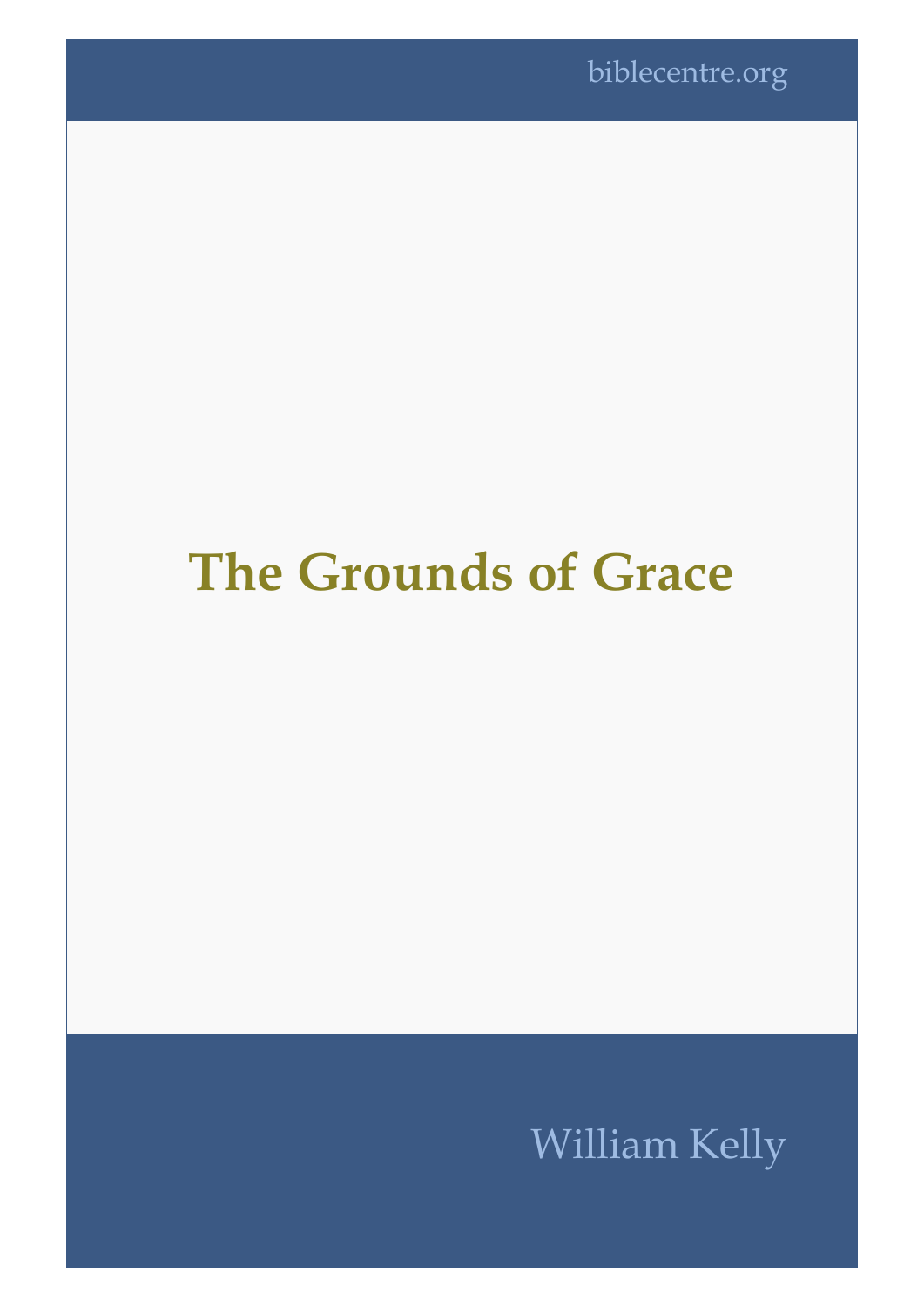## **The Grounds of Grace**

There are vast numbers who think that the Lord Jesus, besides bringing pardon, is simply a means to strengthen them to keep the law. But this is sad and fundamental **ignorance of Christianity.** Is a believer then at liberty to break the law? God forbid! It is one thing to be a debtor to do the whole law, and another that God can make light of any breach of the law. Is there nothing possible between these two conditions-- debt to the law and freedom to break it? Neither consists with a Christian. He who is free to do his own will is a lawless, wicked man. He who is under the law to do it, describes the proper condition of the Jew and nobody else.

**The Christian stands on entirely NEW ground.** He is saved **by grace** and is called to **walk in grace.**  The character of righteousness that God looks for in him is of another sort altogether; as it is said in Philippians, "being filled with the fruits of righteousness" -- not which are by the law, but "by Jesus Christ unto the glory and praise of God" (Phil. 1:11) -- By the Lord Jesus under grace and not under law. And this is not a question solely of justification. This has to do with the responsibility of the believer to do the will of God; and the **Lord Jesus, not the law, is the measure and source of the Christian life and walk, which makes all the difference possible.**

It may be asked, Was not Christ under the law? Yes, assuredly, but He died unto it and is now above it. The Christian, the Gentile, never was under it; and **being positioned in the Lord Jesus risen**, now that he believes, he stands on heavenly ground, to which the law does not apply. For this reason **every Christian is regarded by God as alive from the dead, to bring forth fruit unto God** (Rom. 7:4). The law only deals with a man as long as he lives; never after he has died. "But **ye have died**, and your **life is hid with Christ in God"** (Col. 3:3). And this is not at all what is said of us after a "second blessing," "extreme unction," or any other step of true or imaginary perfection.

The Christian life begins in Christ, in Heaven! **We are identified with the Lord Jesus dead and risen, seated together at the right hand of the Father.** It is no longer the Law dealing with me to try if it can get any good out of me. **I have relinquished all by receiving the Lord Jesus**, and I take my stand **in Him dead and risen again** -- and as one alive from the dead in Him, I **yield myself unto the Father**. This is the foundation truth of Christianity -- that God has done with mere dealing with the flesh. He has another man, even a new man, **the Lord Jesus risen from the dead; and the believer has received Him, and is received in Him.**

A young Christian may be cast down after receiving the Saviour, through the sense of evil he finds in himself. He wonders how this can be. He knows how the Lord Jesus deserves to be served, and is conscious how little he serves Him as he ought; he is filled with sorrow about himself, and perhaps begins to doubt whether he be a Christian at all. He has not yet learned his lesson. He has not mastered what his baptism set forth, the value of having a Saviour who is dead and risen. He is occupied still with something of the old man; he looks at it and expects to get better, hoping that his heart will not have so many bad thoughts, etc., as he used to have; **whereas, the only strength of the believer is being occupied with the Lord Jesus, and all that is lovely before the Father.**

The saint, in proportion as he enjoys the Lord Jesus in glory, **lives above himself.** When he becomes engrossed with what takes place within him, he is cast down. How many go on months and years, expecting some good to come out! It is not that they are not born of God; **but they are so under the effect of old thoughts and notions, acquired from catechisms, religious books, sermons, disciplers,**